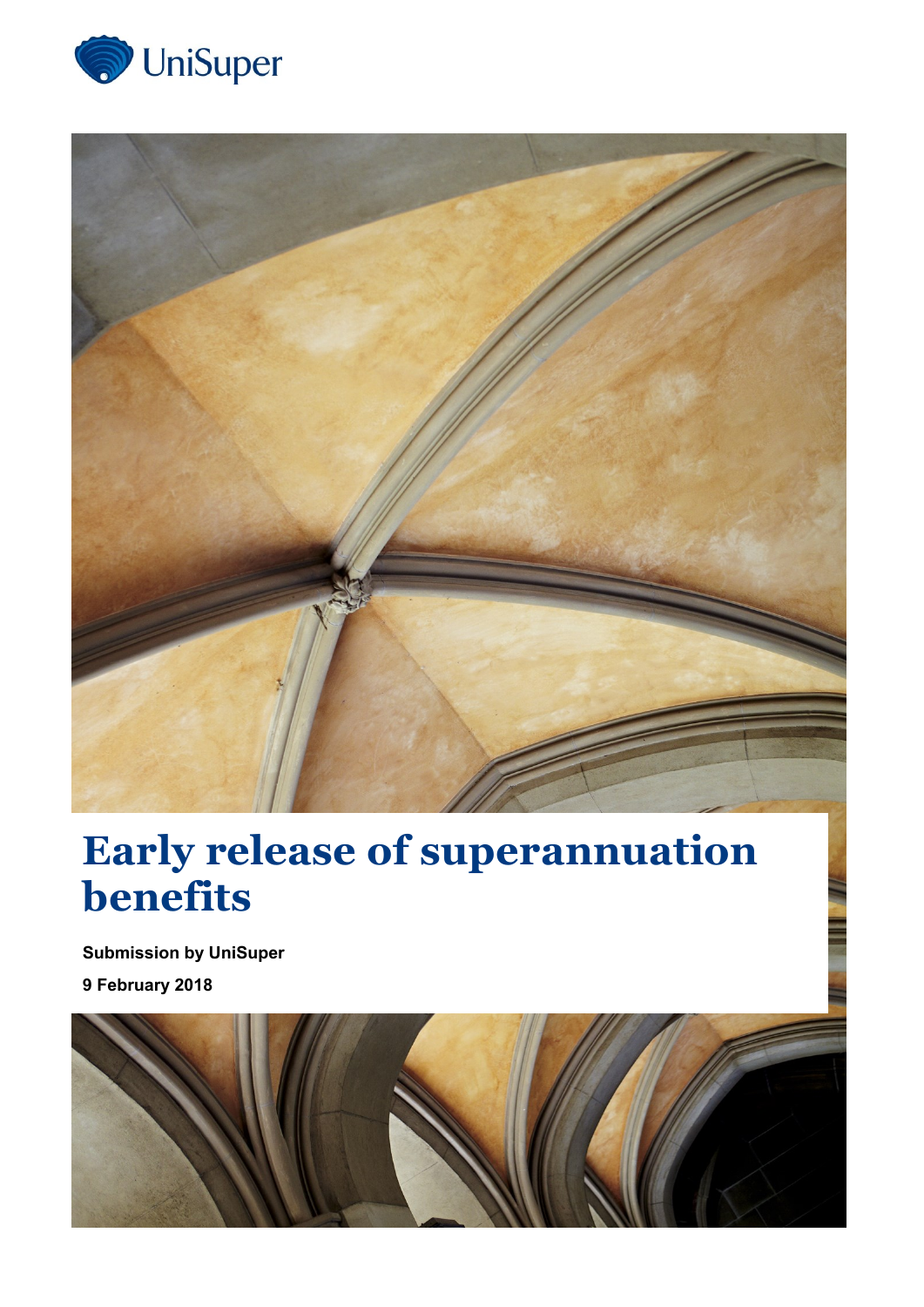

## **About UniSuper**

UniSuper is the superannuation fund dedicated to people working in Australia's higher education and research sector. With approximately 400,000 members and around \$63 billion in assets under management, UniSuper is one of Australia's largest superannuation funds and has one of the very few open defined benefit schemes.

UniSuper Management Pty Ltd would welcome the opportunity to discuss the submission further and to provide additional information in respect of the comments made in this submission. Should you have further queries, please contact Benedict Davies on 61 3 8831 6670 or [benedict.davies@unisuper.com.au](mailto:benedict.davies@unisuper.com.au)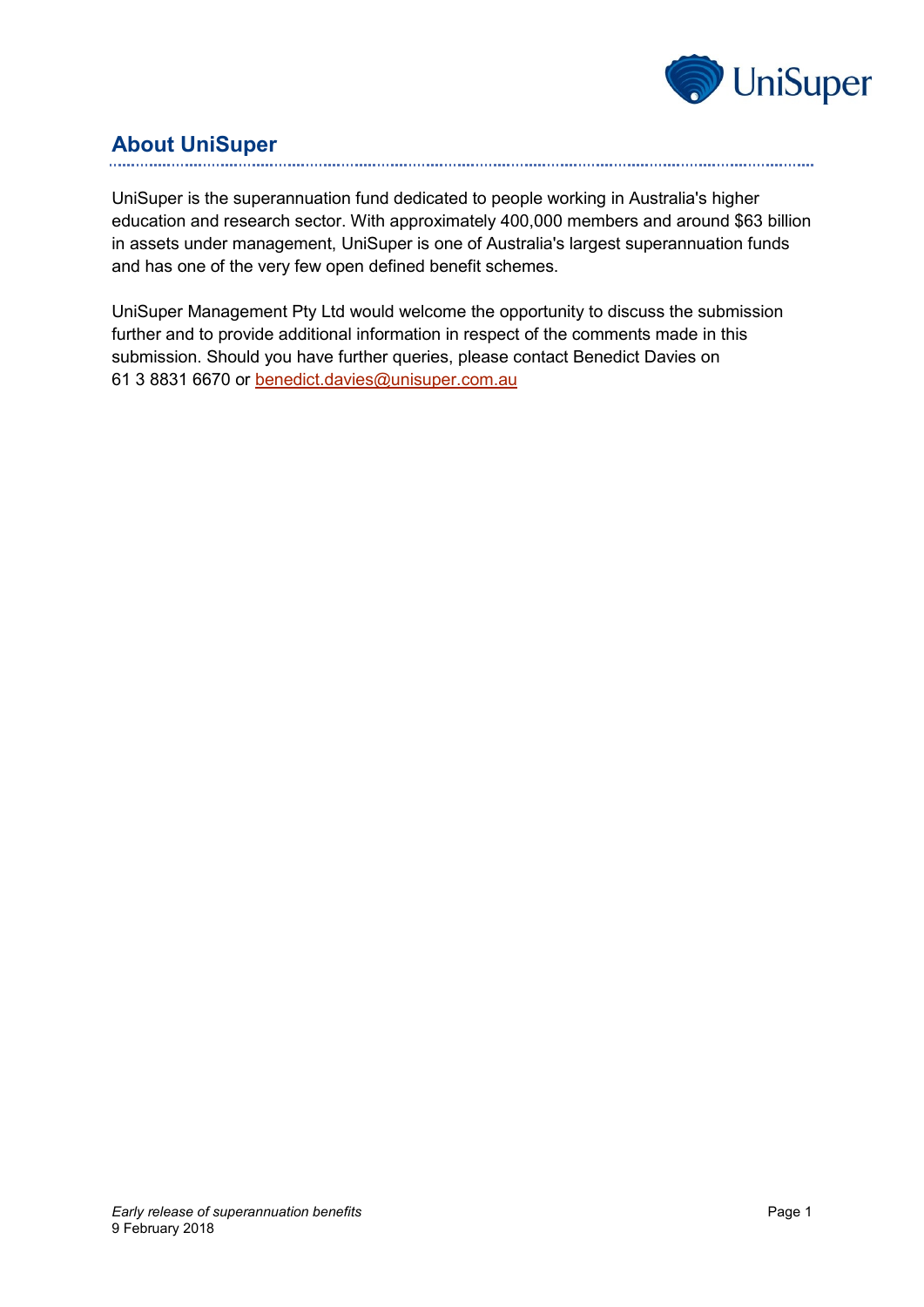

## **Principles underpinning early release**

The primary purpose of superannuation funds is to support members in retirement. There are instances, however, when members may need to access their superannuation prior to preservation age or formal retirement. One clear and well-stablished example of this is when a member retires from the workforce as a result of poor health or disability. Superannuation funds have a long history of protecting their members from these events with life, disability, and income protection insurance.

There are also other reasons why members may need early access to their superannuation. One of these reasons - genuine hardship – is neither an easily insurable event nor a central part of most funds' benefit structure. The arrangements that have been in place over the past 20 years, however, do provide members with important but limited access to their retirement savings, generally, as a *last resort*. These rules clearly involve a trade-off between preserving superannuation for retirement and releasing it to satisfy present needs. As a result, the policy settings need to focus on getting this balance right. Currently as it stands, there appears to be limited evidence that the balance of the existing early release rules isn't quite right. Consequently, we would be surprised if this consultation resulted in substantial restrictions on early access or, on the other hand, lead to policies that substantially extended the grounds for early access or saw larger and more frequent amounts being released.

We do, however, suggest that improvements to the early release *process* are desirable. One relatively simple reform would be to centralise the approvals process. Currently, the compassionate grounds claims are assessed by a government agency while financial hardship claims are assessed by superannuation funds. Our preference would be for both types of claims to be primarily assessed by a single government agency with the role of superannuation funds being limited to paying approved benefits. We believe that this removes the subjectivity inherent in the current rules. Funds currently use their discretion to assess whether a member is "unable to meet reasonable and immediate family living expenses". In the absence of prescriptive industry guidance on how to administer these rules, there has arisen a diversity of approaches which results in differing outcomes for members of different funds. This is in contrast to the proposed principle in the consultation document to limit the amount of: "Rules that are highly subjective in nature will necessarily cause more red tape, expense and difficulty for applicants, trustees and Government.

A second and related reform would be to streamline the approvals process with a digital-first approach. This could be done if the single government agency handling both compassionate grounds and financial hardship claims used SuperStream (rather than the current paperwork-heavy approvals process). There are substantial efficiency gains from taking full advantage of the SuperStream system now it has been built. Another benefit would be to reduce the risk of identity fraud through compromised or counterfeited paperwork. As it is already proposed to transfer the compassionate grounds approvals process to the ATO, we think it makes sense to also transfer financial hardship approvals so that both approval processes are made more consistent and efficient.